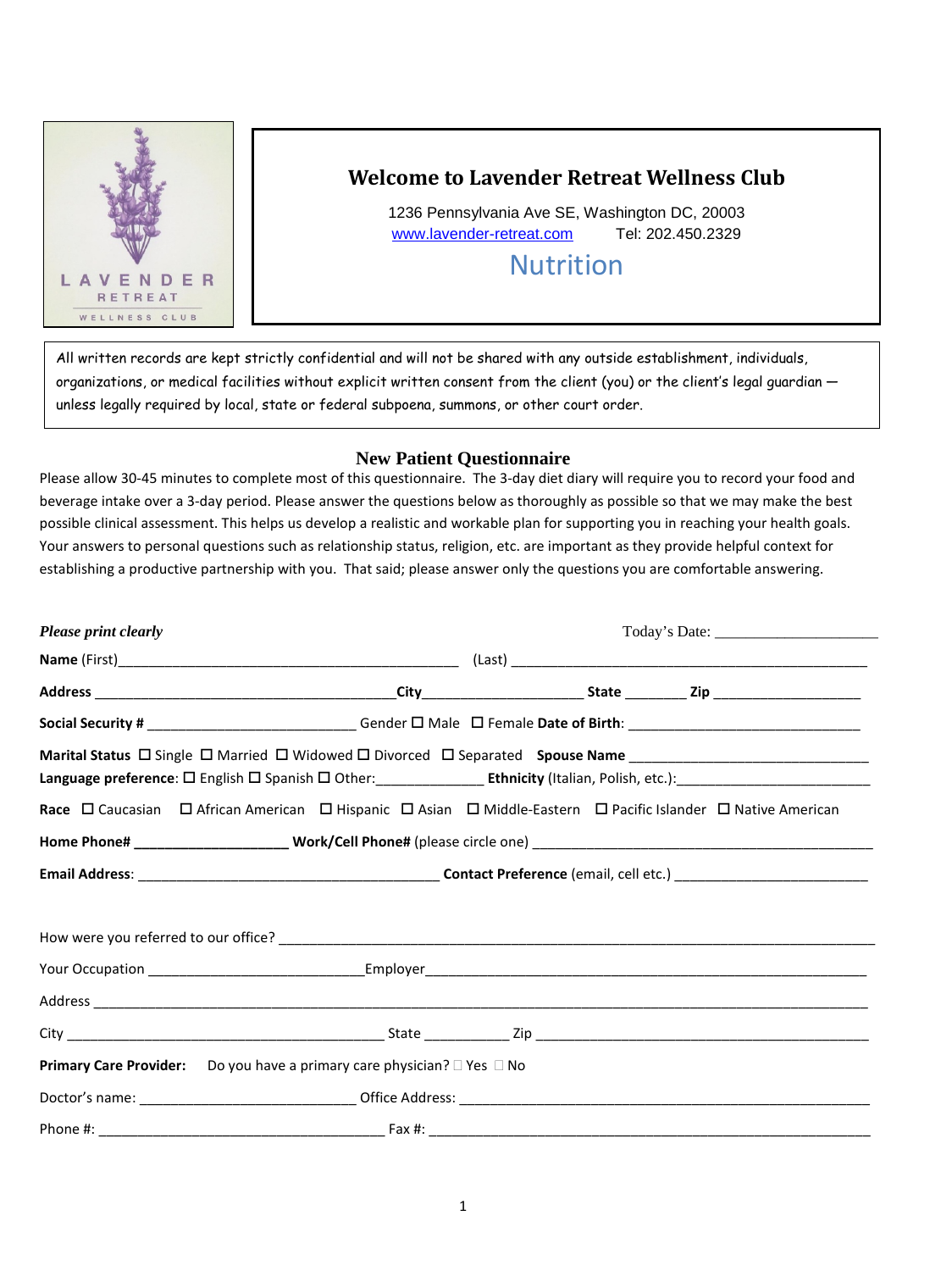## **PHYSICAL MEDICINE**

## **DO YOU HAVE A PACEMAKER:**  $\Box$  **Yes**  $\Box$  **No**

| <b>Medications</b><br>Date Started                         | Medication                                                                           | Dosage                                                                                                                   |
|------------------------------------------------------------|--------------------------------------------------------------------------------------|--------------------------------------------------------------------------------------------------------------------------|
|                                                            |                                                                                      |                                                                                                                          |
|                                                            |                                                                                      |                                                                                                                          |
| <b>Supplements/Vitamins</b><br>Date Started                | Supplement/Vitamin                                                                   | <b>Dosage</b>                                                                                                            |
|                                                            |                                                                                      |                                                                                                                          |
| <b>Allergies to Medication</b>                             |                                                                                      |                                                                                                                          |
| Medicine                                                   | Reaction                                                                             |                                                                                                                          |
|                                                            |                                                                                      |                                                                                                                          |
| <b>Hospitalizations</b>                                    |                                                                                      |                                                                                                                          |
| Date                                                       | Reason                                                                               |                                                                                                                          |
|                                                            |                                                                                      |                                                                                                                          |
| What health concerns did you experience as a child?        |                                                                                      |                                                                                                                          |
| What health concerns have you experienced as an adult?     |                                                                                      |                                                                                                                          |
|                                                            | Has your doctor diagnosed you with a medical condition (s)? ____ If so, please list: |                                                                                                                          |
| Are you part of a recovery program? ____ If so, which one? |                                                                                      |                                                                                                                          |
|                                                            |                                                                                      | Do you have any allergies to foods, medications, chemicals, and/or other environmental substances? If so, to which ones? |
| What is your typical reaction and how severe is it (1-10)? |                                                                                      |                                                                                                                          |
|                                                            | What, if any, surgeries/operations have you undergone, and when?                     |                                                                                                                          |
|                                                            | Have you ever had a major chemical exposure? ____ If so, when and to what?           |                                                                                                                          |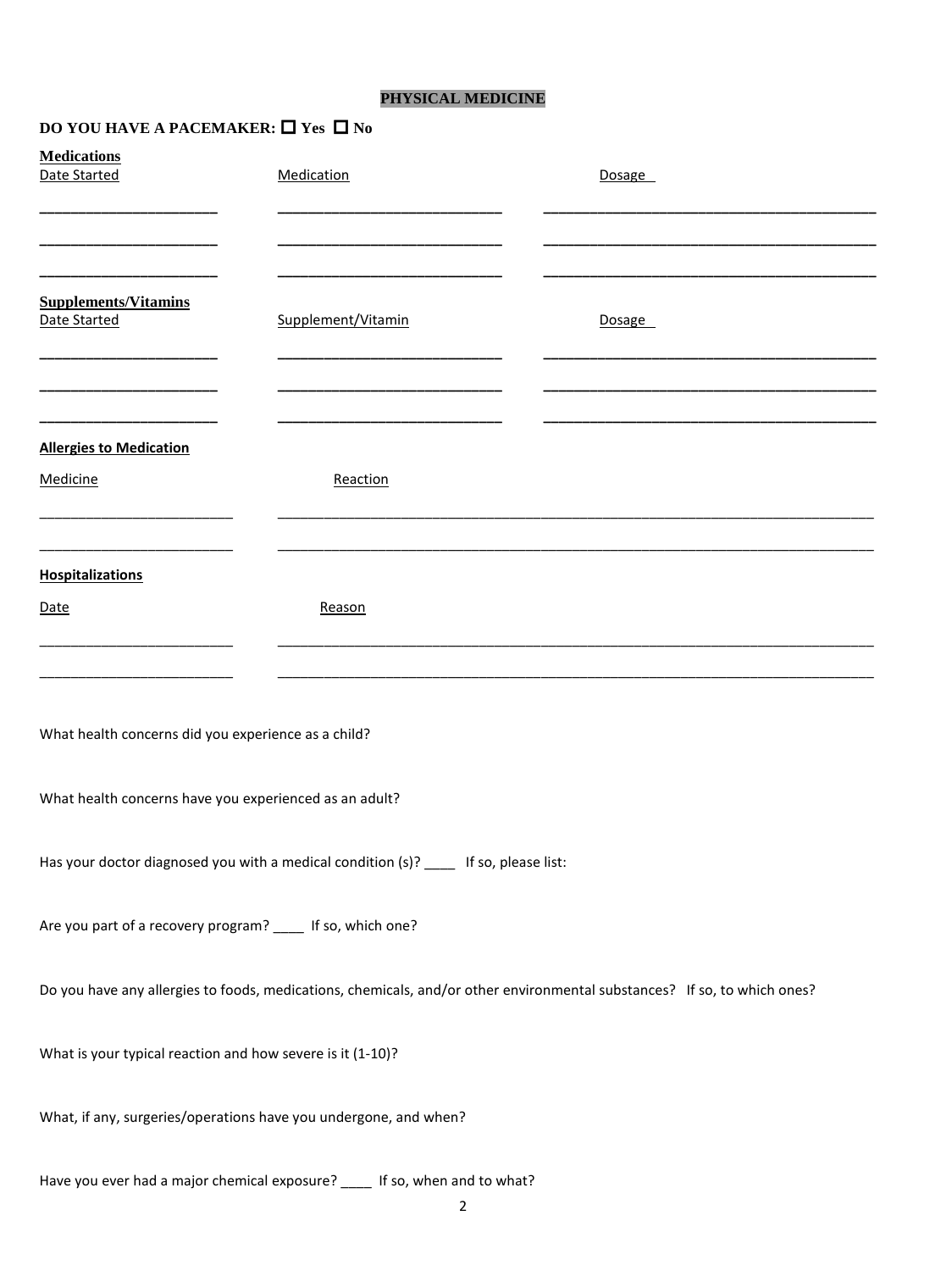Where and when have you lived or traveled outside of the U.S. and Canada?

Is there anything that surfaced during a recent medical test, lab work, or doctor's visit that you would like to report?

Family History

| Relationship                | Alive/Deceased | Present Health or Cause of Death |
|-----------------------------|----------------|----------------------------------|
| Paternal Grandmother        |                |                                  |
| Paternal Grandfather        |                |                                  |
| Maternal Grandmother        |                |                                  |
| <b>Maternal Grandfather</b> |                |                                  |
| Mother                      |                |                                  |
| Father                      |                |                                  |
| <b>Brothers</b>             |                |                                  |
| Sisters                     |                |                                  |
| Children/ages               |                |                                  |

#### For Women

|                             |                   |     | Pregnancies (please include losses/terminations)               |
|-----------------------------|-------------------|-----|----------------------------------------------------------------|
| Year                        | Vaginal/C Section | Sex | Complications/ Other things you want to mention                |
|                             |                   |     |                                                                |
|                             |                   |     |                                                                |
|                             |                   |     |                                                                |
| Are you currently pregnant? |                   |     | Are you breastfeeding?<br>Are you actively trying to conceive? |

#### For Everyone

|                         |         |        | <b>Physical Activity</b> |                         |          |
|-------------------------|---------|--------|--------------------------|-------------------------|----------|
|                         |         |        | Frequency                |                         |          |
|                         | Monthly | Weekly | Daily                    | Multiple times a<br>day | Comments |
| Active Lifestyle        |         |        |                          |                         |          |
| Cardio Type<br>Exercise |         |        |                          |                         |          |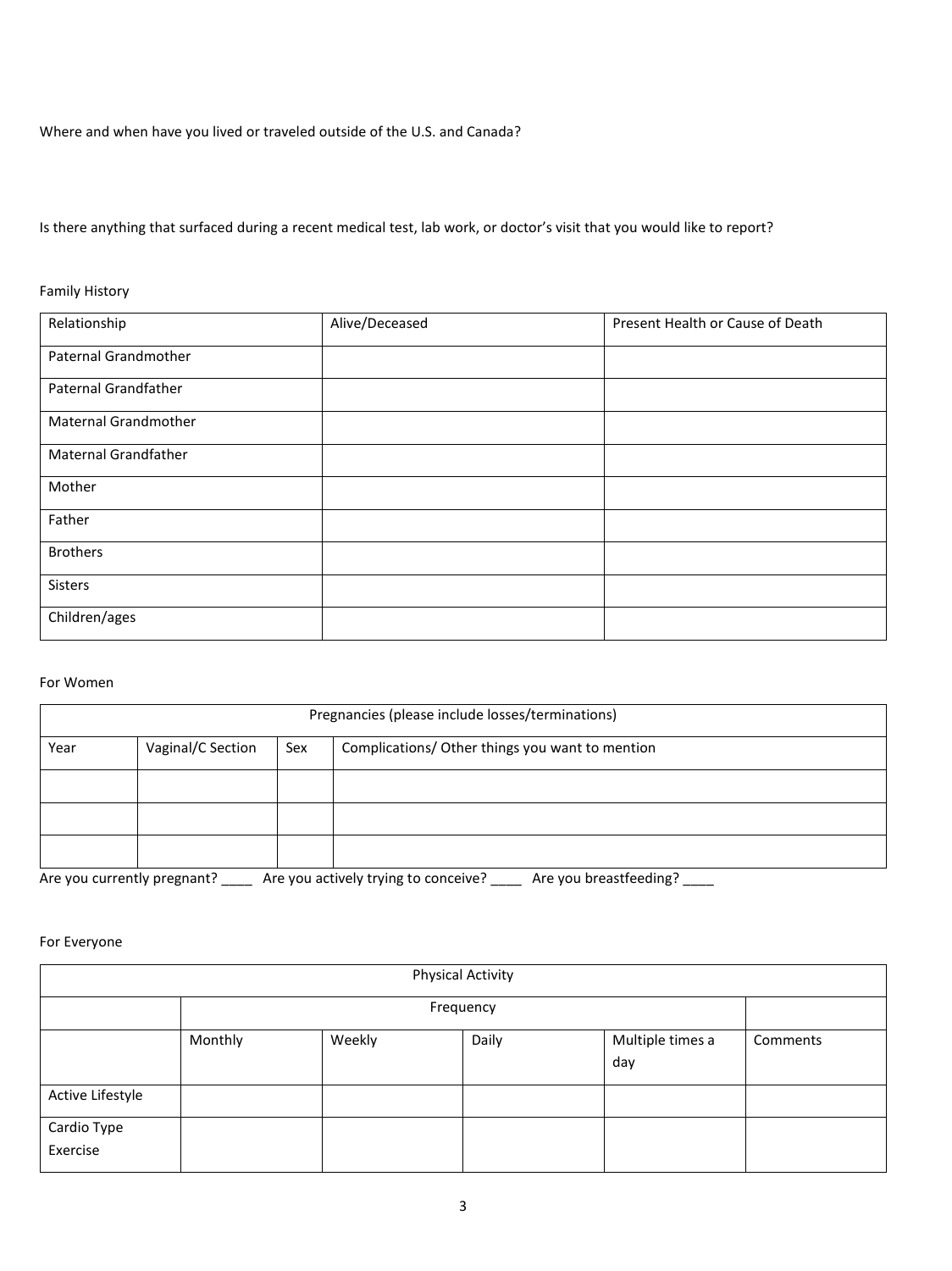| <b>Strength Building</b>               |  |                    |                         |                          |  |
|----------------------------------------|--|--------------------|-------------------------|--------------------------|--|
| Exercise                               |  |                    |                         |                          |  |
|                                        |  |                    |                         |                          |  |
| Stretching                             |  |                    |                         |                          |  |
|                                        |  |                    |                         |                          |  |
| How would you categorize your activity |  | Sedentary          | <b>Mildly Active</b>    | <b>Moderately Active</b> |  |
| level?                                 |  | <b>Very Active</b> | <b>Intensely Active</b> |                          |  |

|                                         | Sleep |
|-----------------------------------------|-------|
| What time are you typically in bed?     |       |
| What time do you fall asleep?           |       |
| Typical hours of sleep?                 |       |
| # of times you awaken during the night? |       |
| Reason(s) you wake during the night?    |       |
| Do you feel rested upon rising?         |       |

| Lifestyle                 |         |        |           |                      |               |
|---------------------------|---------|--------|-----------|----------------------|---------------|
|                           |         |        | Frequency |                      |               |
|                           | Monthly | Weekly | Daily     | Multiple times a day | Comments      |
| Sexual Activity           |         |        |           |                      |               |
| Socializing with          |         |        |           |                      |               |
| Friends                   |         |        |           |                      |               |
| Relaxation/Self           |         |        |           |                      | What type(s)? |
| Pampering                 |         |        |           |                      |               |
| Tobacco                   |         |        |           |                      | What type(s)? |
| <b>Recreational Drugs</b> |         |        |           |                      | What type(s)? |
| <b>Teeth Flossing</b>     |         |        |           |                      |               |

| Significant Life Events                                                                                                                                                                                                                                                 |
|-------------------------------------------------------------------------------------------------------------------------------------------------------------------------------------------------------------------------------------------------------------------------|
| Please list major events in the last ten years of your life and the dates they occurred. Include illness, medical condition, births,<br>deaths, marriage, divorce, accidents, moves, jobs changes, miscarriages, and anything else you feel greatly impacted your life. |
| Date<br>Event                                                                                                                                                                                                                                                           |
|                                                                                                                                                                                                                                                                         |
|                                                                                                                                                                                                                                                                         |
|                                                                                                                                                                                                                                                                         |
|                                                                                                                                                                                                                                                                         |
|                                                                                                                                                                                                                                                                         |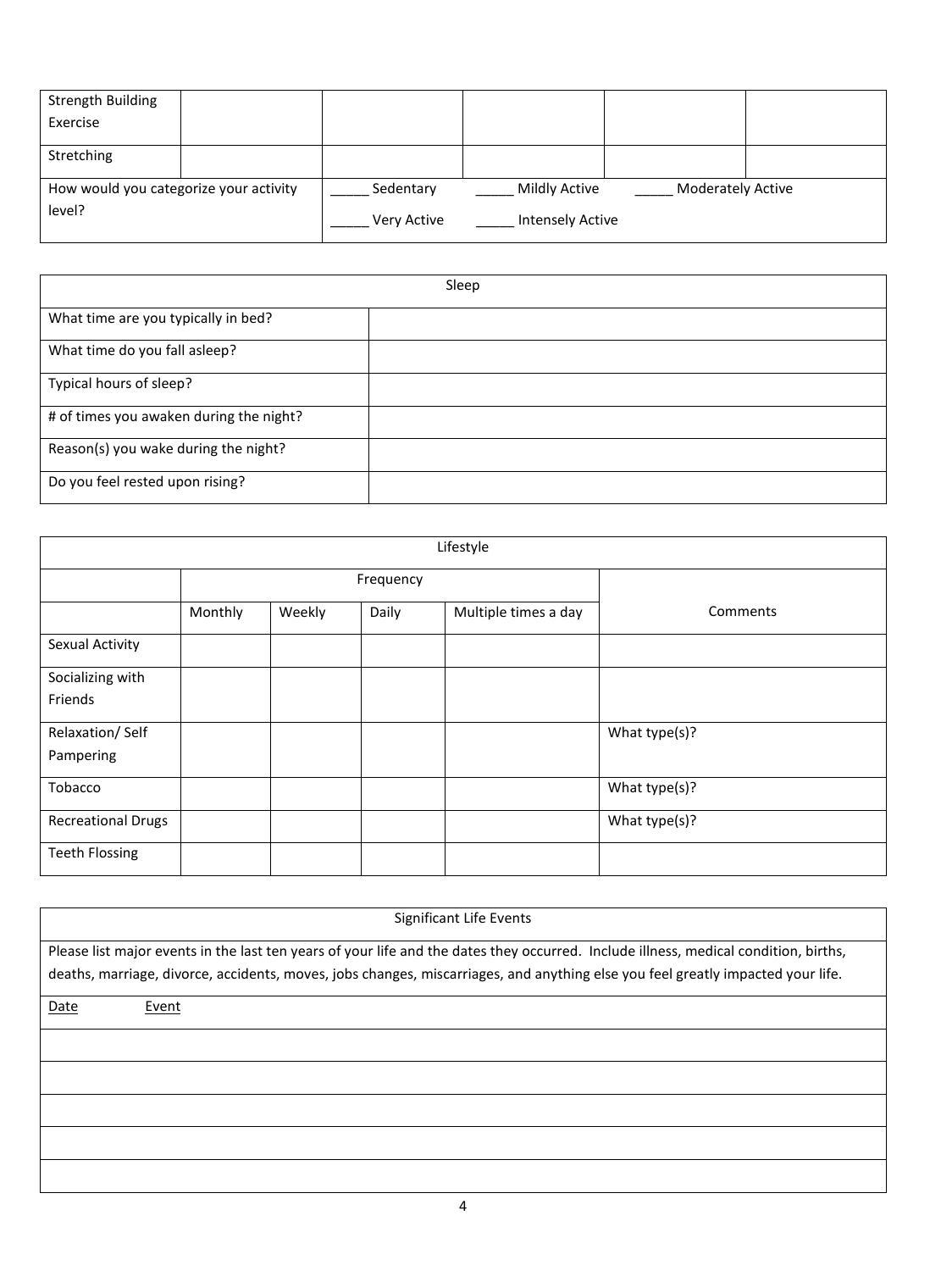|                                                          | <b>Stress</b> |                                                        |  |                                                                           |  |          |  |
|----------------------------------------------------------|---------------|--------------------------------------------------------|--|---------------------------------------------------------------------------|--|----------|--|
|                                                          |               |                                                        |  |                                                                           |  |          |  |
|                                                          |               |                                                        |  | On a scale of 1-10, 1 being low and 10 being high, how stressful is your: |  |          |  |
| Work:                                                    |               | Social/Family                                          |  | Current                                                                   |  | Life in  |  |
|                                                          |               | Situation:                                             |  | Health Status:                                                            |  | general: |  |
| Do you feel your current state                           |               | Largely out of your control<br>Largely in your control |  |                                                                           |  |          |  |
| of health is:                                            |               |                                                        |  |                                                                           |  |          |  |
| What do you believe you could do to make a difference in |               |                                                        |  |                                                                           |  |          |  |
| your current health status?                              |               |                                                        |  |                                                                           |  |          |  |
| If so, what 1-2 key steps have                           |               |                                                        |  |                                                                           |  |          |  |
| you already taken?                                       |               |                                                        |  |                                                                           |  |          |  |
|                                                          |               |                                                        |  |                                                                           |  |          |  |

Have you ever had or current have any of the following conditions?

#### **Gastrointestinal**

| $\Box$ Irritable Bowel Syndrome          | $\Box$ Skin Cancer                    | $\Box$ Latex Allergy        |
|------------------------------------------|---------------------------------------|-----------------------------|
| □ Inflammatory Bowel Disease             | $\Box$ Other                          | $\Box$ Other                |
| $\Box$ Crohn's                           |                                       |                             |
| $\Box$ Ulcerative Colitis                | <b>Genital and Urinary Systems</b>    | <b>Respiratory Diseases</b> |
| $\Box$ Gastritis or Peptic Ulcer Disease | $\Box$ Kidney Stones                  | $\Box$ Asthma               |
| $\Box$ GERD (reflux)                     | $\Box$ Gout                           | $\Box$ Chronic Sinusitis    |
| $\Box$ Celiac Disease                    | $\Box$ Frequent Yeast Infections      | $\Box$ Bronchitis           |
| $\Box$ Other                             | $\Box$ Erectile or Sexual Dysfunction | $\square$ Emphysema         |
|                                          |                                       | $\Box$ Pneumonia            |

#### **Cardiovascular**

 $\Box$  Heart Attack  $\Box$  Stroke Elevated Cholesterol  $\Box$  Hypertension (high blood pressure)  $\Box$  Other

#### **Metabolic/Endocrine**

- $\square$  Type 1 Diabetes  $\Box$  Type 2 Diabetes  $\Box$  Hypoglycemia  $\Box$  Metabolic Syndrome  $\Box$  Hypothyroidism  $\Box$  Hyperthyroidism  $\square$  Endocrine Problems  $\Box$  Infertility □ Weight Gain Weight Loss Frequent Weight Fluctuations  $\Box$  Bulimia Anorexia  $\Box$  Eating Disorder (non-specific)
- $\Box$  Other

#### **Cancer**

□ Lung Cancer □ Breast Cancer □ Colon Cancer □ Ovarian Cancer □ Prostate Cancer

#### **Musculoskeletal/Pain**

 $\square$  Osteoporosis/Osteopenia  $\square$  Scoliosis □ Muscle Pain  $\Box$  Arm Numb/Tingling  $\Box$  Leg Numb/Tingling □ Neck Pain  $\Box$  Middle Back Pain □ Low Back Pain  $\square$  Shoulder Pain □ Elbow Pain □ Hand/Wrist Pain  $\Box$  Hip Pain  $\square$  Knee Pain □ Ankle/Foot Pain  $\Box$  Joint Pain  $\Box$  Other  $\Box$ 

#### **Inflammatory/Autoimmune**

5 Chronic Fatigue Syndrome Autoimmune Disease  $\Box$  Rheumatoid Arthritis □ Lupus SLE □ Immune Deficiency Disease □ Poor Immune Function (Frequent Infections) □ Food Allergies Environmental Allergies

| $\Box$ Multiple Chemical Sensitivities |
|----------------------------------------|
| $\Box$ Latex Allergy                   |
| $\Box$ $\triangle$ 4.                  |

#### **Respiratory Diseases**

- 
- usitis
- 
- 
- $\square$  Tuberculosis
- $\square$  Sleep Apnea Other \_\_\_\_\_\_\_\_\_\_\_\_\_\_\_\_\_\_\_\_\_

#### **Skin Diseases**

- □ Eczema
- $\square$  Psoriasis
- $\Box$  Acne
- $\square$  Melanoma
- Skin Cancer: Type \_\_\_\_\_\_\_\_\_\_\_

#### **Neurologic/Mood**

 $\square$  Depression □ Anxiety  $\Box$  Bipolar Disorder □ Headaches  $\Box$  Migraines ADD/ADHD □ Memory Problems □ Parkinson's Disease  $\square$  Multiple Sclerosis □ Other Neurological Problems

\_\_\_\_\_\_\_\_\_\_\_\_\_\_\_\_\_\_\_\_\_\_\_\_\_\_\_